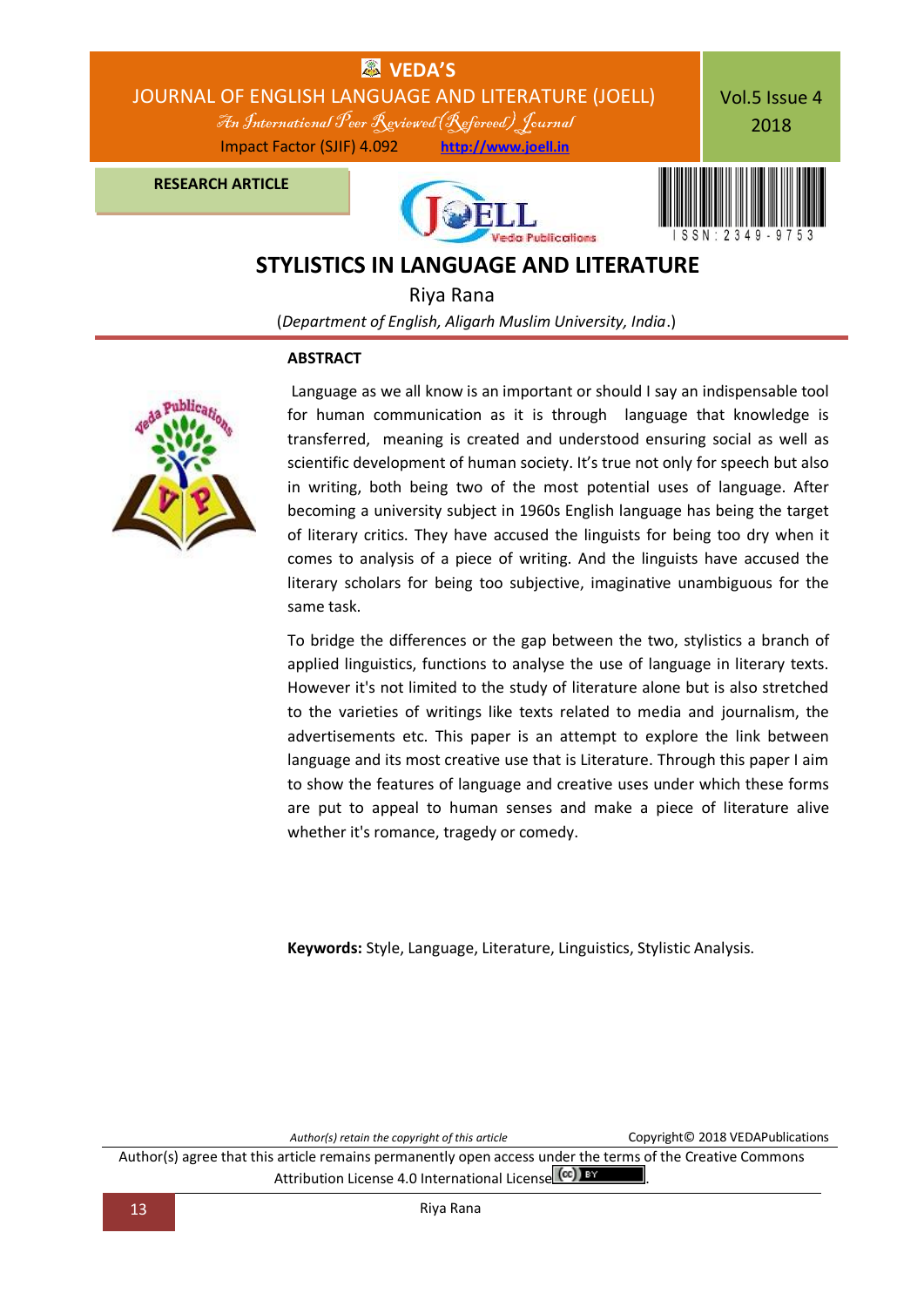# **WAS** VEDA'S JOURNAL OF ENGLISH LANGUAGE AND LITERATURE (JOELL) An International Peer Reviewed(Refereed) Journal Impact Factor (SJIF) 4.092 **[http://www.joell.in](http://www.joell.in/)**

# Vol.5 Issue 4 2018

#### **INTRODUCTION**

Linguistics is the scientific study of language and all the literature exists in language. Any literary text can be used, dealt with, worked upon, understood or taught and can be exposed to various activities through an understanding of the language in which it is written. There is a need to emphasize the urgency of studying language and literature in the light of one another because "..... linguists have been mistaken for an inadequacy of the linguistic science itself. All of us... definitely realize that a linguist deaf to the poetic function of language and literary scholar in different to linguistic problems and unconversant with linguistic methods are equally flagrant [Jakobson 337 ]

Stylistics, on the other hand then can be defined as the process of the analysis of the literary texts that begins with the assumption that the processes involved in the interpretation of a literary text are linguistically oriented in nature.

### **RELATIONSHIP BETWEEN LANGUAGE AND - LITERATURE**

Language serves as a pathway for the "systematic teaching" (Widdowson .82) of linguistics and literature. Since literature is constructed through language, stylistics a branch of linguistics, acts as a link between the two complementary disciplines of linguistics and literature. Through the process of stylistically analysing a text it becomes easier to analyse the text within linguistic framework. It facilitates the development of critical appreciation and interpretative skills as well as reading comprehension.

Language use in various cultural contexts can be understood through literature. On the other hand preacher serves as a creative canvas on which diverse and colourful uses, aspects of language can be painted. The analytical study of literature through the scientific lens of language refers to stylistics. Its disciplinary boundaries fall between the ones of linguistics and literature.

#### **STYLISTICS**

J.M Ellis puts forward that the concept of stylistics finds its origin in what is considered as "... ordinary

and unreflective language "(67). Elaborating further he has emphasized the urgency of treating this ordinary in time so that it could be "tightened up " and made suitable for a scientific investigation. He exemplifies this by the term "*madness" which* in medical science is also referred to as "*mental illness" (69).* The two terms are quite interchangeable in ordinary use but what make them different is the attitude and the tone behind each one of them. An ordinary term of language can be used for literary (scholarly) purpose when in case of "... strict dualism in which the word indicates a split off meaning and manner or that... in which meaning is split into two separable kinds of meanings " [69]. According to J.M Ellis " Style is in fact in ordinary language a way of avoiding those areas of the meaning of a word which are not considered essential to the speaker's dominant purpose" [ 73 ]. To put it clearly, two words might be synonyms, replaceable and might even refer to the same thing but at the same time might have different meanings. This difference is marked by the "... the difference of attitude on the part of the speaker and by the different classification of the phenomenon..." [ 70 ]. One of the examples used by Ellis is the use of phrases *"you can go now" and " get out" ( 72 )* both the phrases are asking the listener to leave but the choice of words has changed what the listener should understand about the mood, intention of the speaker and his or her position in the context. The expressions used by the writer or author are driven by the "... unique context of purpose, not because of their identity of meaning..." [72 ]. Ellis further compares literary texts to speech by saying that "... Literary texts are not limited speech acts with a crude purpose; they are notoriously complex in their verbal structure and are not able to have ascribed to them any simple statement of their purpose... The concept of style then becomes more and more inappropriate as we move from ordinary discourse to the study of language and finally to the study of literature; it is precisely it's limited appropriateness in ordinary discourse which demonstrates its complete inappropriateness and literary study "[73].

Another definition of style refers to it as an "elusive phenomenon " in literature and that "... it is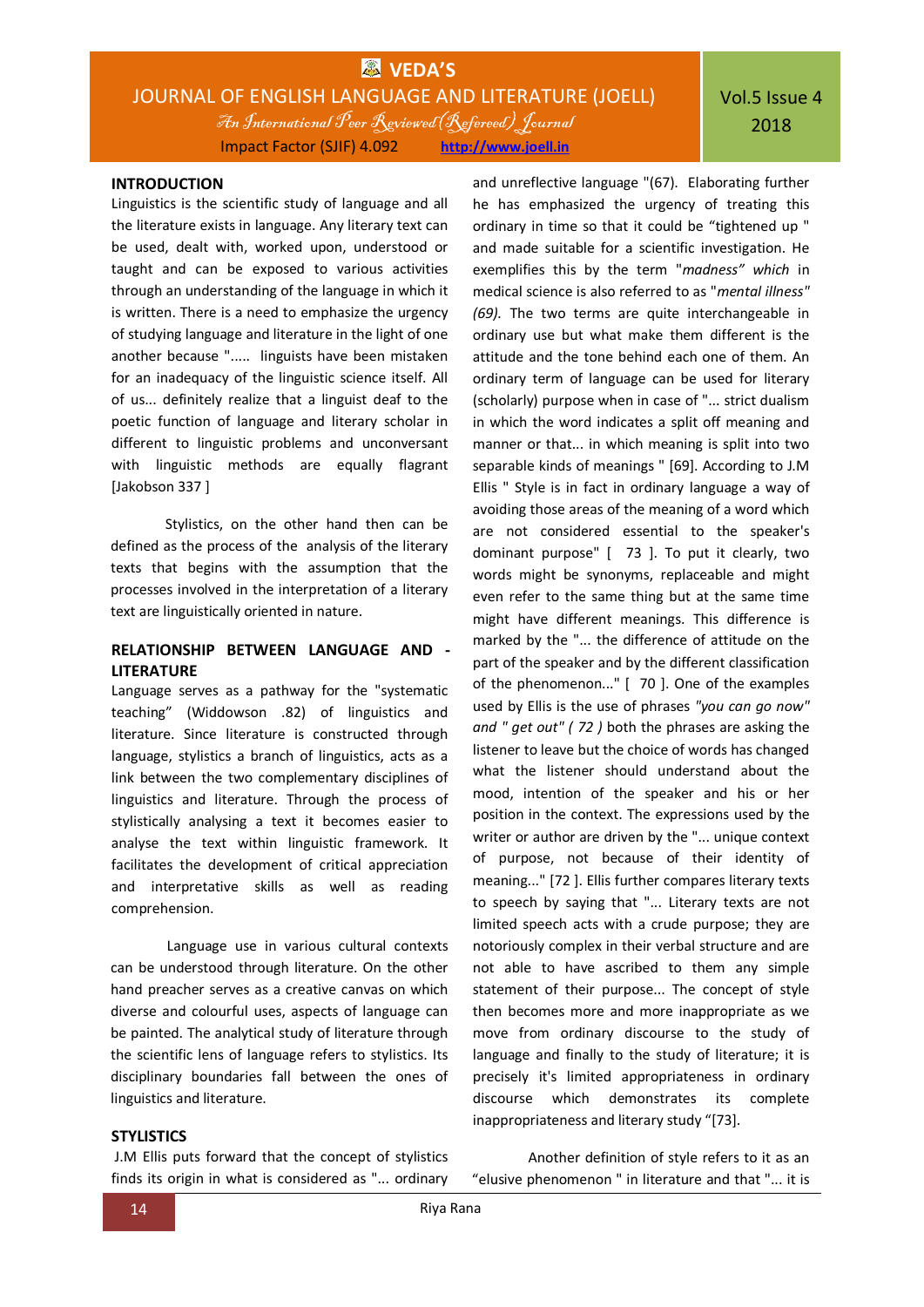# **WAS** VEDA'S JOURNAL OF ENGLISH LANGUAGE AND LITERATURE (JOELL) An International Peer Reviewed(Refereed) Journal Impact Factor (SJIF) 4.092 **[http://www.joell.in](http://www.joell.in/)**

a concept which, the widely used and multifariously defined, yet evades precision..." [Enkvist et al. 59 ]. This is because style is an abstract concept because it is not a holistic identity of literature which means how literature can be solely defined. It is one of the many qualities of literature. Works of literature consist of so many aspects, concepts than style. It derives its abstractness in the sense that aspects of style and not literature as a whole consists of the experience, repertoire, choice, thought of the writer - the one who has designed that piece of literature. It is the individuality that a literary text acquires that is referred to as style.

Style is also influenced by language because the fact that literature is a product, a sum total of the creative but appropriate use of language cannot be denied. Since language used is influenced by social and cultural patterns of thought of rhetoric and that these patterns differ with time periods and societies. Therefore one has to look beyond literature. This is so because of "... the fact that language, the medium of literature, is not confined to literature alone. Indeed it is the medium which carries the whole of the culture of which the literature is one aspect" [60 ]. Therefore while conducting the stylistic analysis the language used and language functions should be considered along with the literary texts.

#### **LITERARY TEXTS AND STYLISTICS**

An understanding of the science of linguistics enables a reader to intuitively find the meaning of the text that he or she is reading. Structures of language aid in understanding literature through language. Language therefore give structure, organization, a pattern to a text whereas literature gives it creative meaning, substance and unusualness. So the content and art of the author flows smoothly through language.

Stylistics is comprehensive and interdisciplinary in nature and paves a way between the study of features substance and the rules of text analysis between aesthetics, linguistics, psychology and literature. It can be defined as the style of expression, a method of putting things in a certain way while keeping a certain purpose in mind. It can be used to teach students the language features of literary text which would further facilitate teaching of English literature. It can also serve as a method to master or understand linguistic concepts.

The elements of style namely syntax, phonology, graphology, semantics and others are important during text analysis as they present various emotional states of mind on paper. These elements enable readers to view a literary piece through the lens of objectivity while appearing to their subjective senses. The subjective analysis refers to the evaluative and inferential study that is reading between and beyond the line to comprehend a text such as the purpose of the author, theme for moral behind the literary piece. This method of studying a text is called stylistic analysis. It enables a reader to refer to a text in a critical manner. The term stylistic approach refers to the method followed by educators to design activities involving stylistic analysis of a text [Fakeye & Temitayo 51]**.** A literary piece of text is viewed as a communicative discourse [Gonzales & Flores 3]**.** The stylistic approach aims to locate linguistic features of a literary piece of text and find the meaning through these features. In the light of this approach, the choice of vocabulary, grammatical features, structural aspects and other rhetorical aspects are studied to decode a text's meaning.

Therefore the stylistic effects are important for the study of literature and thus cannot be rejected. Style, a term which has its roots in ordinary language and whose function is to sideline other meanings of an expression so that the concerned or required meaning appropriate to the context could be emphasized, should then be investigated because the 'other meanings' of an expression highlight the significance of the meaning that is to be concerned through their negligence. This is referred to as a "sophisticated confusion" which is intensified by the ample number of definitions and statements attempting to explain what style really means [ Ellis 4]. To this Ellis suggests "... We should not speak of the statistic function of a linguistic item but, instead of its precise function; nor of the style as a piece of language but instead of its precise meaning and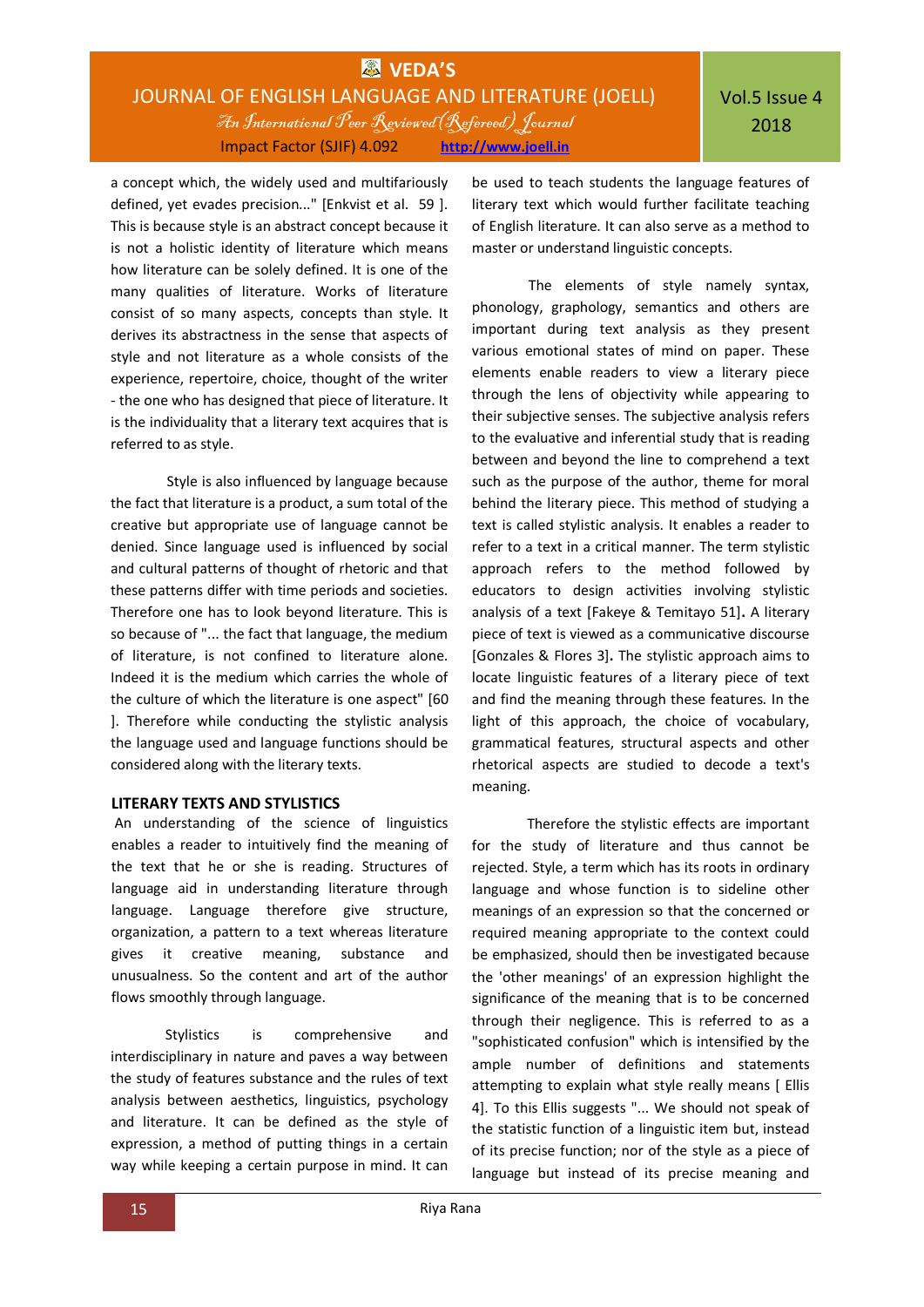# **WAS** VEDA'S JOURNAL OF ENGLISH LANGUAGE AND LITERATURE (JOELL) An International Peer Reviewed(Refereed) Journal Impact Factor (SJIF) 4.092 **[http://www.joell.in](http://www.joell.in/)**

effect" [75]. Therefore in the linguistic study of literature a linguistic structure should be studied in relation to its combination with other linguistic features and in reference with the entire text. Such a process follows an investigative insight with in linguistic literary study of a text. The linguistic study therefore can be understood as the study of forms and vocabulary of a language as in addition to the structural analysis of texts. The first one is concerned with the form and functions of the structural aspects of language and is referred to as *analytic linguistics.*  The second one is called *synthetic linguistics a*s it deals with the textual meaning and language functions. If a text is to be analyzed linguistically then it structures and that text itself should be analyzed in both ways, that is, in combination and in isolation to each other. Hence the study of literature becomes a part of synthetic linguistics. Literary criticism is however does not mean analyzing the form and function of the linguistic structures of a text in isolation. This is so because "... isolation of linguistic features of a literary text is a pointless exercise in analytic linguistics... It is a strangely incomplete job of synthetic linguistics..." [ Enkvist et al 77 ]

When a text is referred to in terms of its "objective simplicity" of meaning as a mere chain of symbols on paper then a linguist not only reads the text which means what he or she says on printed paper but they also look "...through the text to its significance..."[ Leech & Short 4 ]. Therefore stylistic analysis refers to seeping in through the text with one layer at a time. The analyst while critically looking at a text, should stylistically look for merits and demerits of the text in question. This is so because while evaluating a piece of literature the critic should not be driven, convinced or frustrated by its fallacies usually projected to highlight the effect and unusualness of a context.

### **FEATURES OF STYLISTICALLY ANALYZING A TEXT**

#### **DICTION**

Words when used in a text become more than their dictionary and their literal meaning. There is always a consequent contextual meaning attached to the

words used. Stylistically analyzing a text refers to the exploration of this mutual relationship. While reading a text the reader should first try to know who the author of the text is. Who is the designer of the plot, theme and characters? Another important feature should be the theme of the text in the light of questions like is the theme specific or general ?, what grammatical features are used in the text ?. what kind of phrases or sentences are used ?, what is the level of language of the text ?, is the language local, standard, non - standard or rustic ?. All such answers in tale indications to the writer's writing style.

#### **SYNTAX**

Through the sentence constructions found in a text like phrases, clauses and other types of sentences the readers understand the thought process, nature and feelings of the characters. Not only we get an idea about the characters but also about the writer's thinking, his or her understanding of the various experiences portrayed in a text on the basis of functions. There are types of sentences in English language according to the functional aspect such as declarative, imperative, exclamatory and interrogative. On the basis of structure sentences can be compound, elliptical, complex and simple sentence. According to the significance of content sentences in English language can be divided into periodic, loose and parallel sentence. Other than that types of phrases like noun phrase over phrase are also a part of stylistic effect found in a text. While stylistically analyzing a text The Reader or the author himself should carefully go through the entire text to locate, record the most frequent sentence type on the basis of function and structure, phrases and vocabulary. Such activity not only gives information about the stylistic effect but also signal towards the writer's thinking process.

### **RHETORIC**

A grammatical style brings out the clarity in a text then rhetoric effects make writing persuasive, vivid and clear. Figures of speech like metaphor, personification, metonymy, simile, irony and so on provide a connotative meaning to the text and events along with an aesthetic and psychological